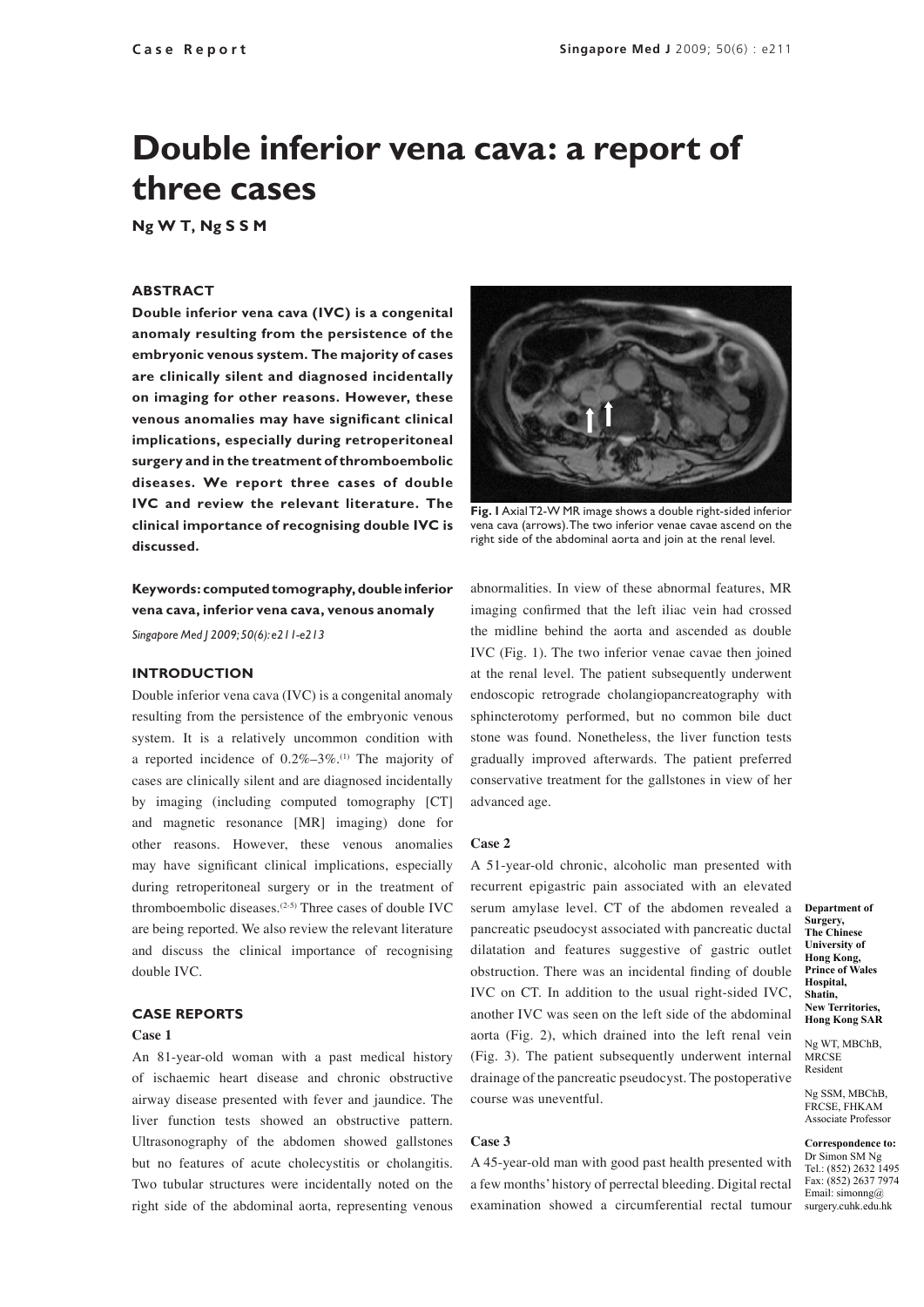

**Fig. 2** Axial CT of the abdomen shows a double inferior vena cava (IVC). In addition to the usual right-sided IVC (black arrow), another IVC is seen on the left side of the abdominal aorta (white arrow).



**Fig. 3** Axial CT of the abdomen shows a double inferior vena cava (IVC). The left-sided IVC drains into the left renal vein (arrow).

located 7 cm from the anal verge. CT of the abdomen and pelvis revealed a rectosigmoid tumour with liver metastasis. Double IVC was incidentally noted on CT. In addition to the usual right-sided IVC, there was a left-sided IVC that drained into the left renal vein. The patient underwent palliative Hartmann's procedure with residual disease left in the pelvic side wall. Extra care was taken during mobilisation of the left-sided colon to avoid injury of the left-sided IVC. The patient received palliative chemotherapy after surgery, but he finally died of disease progression.

## **DISCUSSION**

Embryogenesis of IVC is a complex process involving the development, regression, anastomosis and replacement of three pairs of embryonic veins (posterior cardinal, subcardinal and supracardinal veins). This process begins at the sixth week of gestation and is completed by the tenth week. The posterior cardinal veins appear first on the posterior aspect of the embryo. These veins regress, except for the distal aspects which become the iliac bifurcation. The subcardinal veins then appear anterior and medial to the posterior cardinal veins. The right subcardinal vein remains to form the suprarenal IVC, while the left subcardinal vein completely regresses. Subsequently, the supracardinal veins appear dorsally to the subcardinal veins. The left supracardinal vein then regresses, and the right supracardinal vein forms the infrarenal  $IVC$ .<sup> $(1,6)$ </sup>

The anomalies of IVC arise from the failure of normal embryogenesis. The most commonly-described anomalies of IVC include circumaortic left renal vein (1.5%–8.7%), azygous or hemiazygous continuation of IVC (0.6%), retroaortic left renal vein (2.1%), double IVC  $(0.2\% - 3\%)$  and isolated left-sided IVC  $(0.2\% - 0.5\%)$ .<sup>(1)</sup> Double IVC results from the failure of regression in embryogenesis. $(1,7)$  The most common pathogenesis is the failure of regression of the left supracardinal vein. The duplicated left IVC usually drains into the left renal vein, which then crosses anterior to the aorta and joins the right IVC in a normal fashion. In our series, two cases demonstrated such an anomaly. The remaining case showed two right-sided inferior venae cavae. It is speculated that the two inferior venae cavae are derived from the right supracardinal and subcardinal veins.<sup>(6)</sup>

The majority of cases of double IVC are diagnosed incidentally by imaging for other reasons, but these anomalies can have significant clinical implications. Radiologically, the presence of double IVC can be mistaken as a pathological lesion such as lymphadenopathy,<sup>(8,9)</sup> or left pyeloureteric dilatation.<sup>(10)</sup> There are case reports describing patients who underwent exploration for presumed metastatic testicular carcinoma based on the CT appearance of the anomaly. $(8,11)$ 

The presence of double IVC may also complicate retroperitoneal surgery.(2,3) The double IVC can be inadvertently injured or ligated during retroperitoneal surgery. Therefore, it is important to identify such anomalies preoperatively, as illustrated in Case 3. Moreover, it has been suggested that the transperitoneal approach rather than the retroperitoneal approach should be adopted for patients with an abdominal aortic aneurysm and concomitant double IVC.<sup>(2)</sup>

There are several case reports of thromboembolic events occurring in patients with double IVC.<sup>(4,5)</sup> There appears to be an increased incidence of thrombosis formation in double IVC, but the exact cause is unknown. Some authors suggested than this may be related to